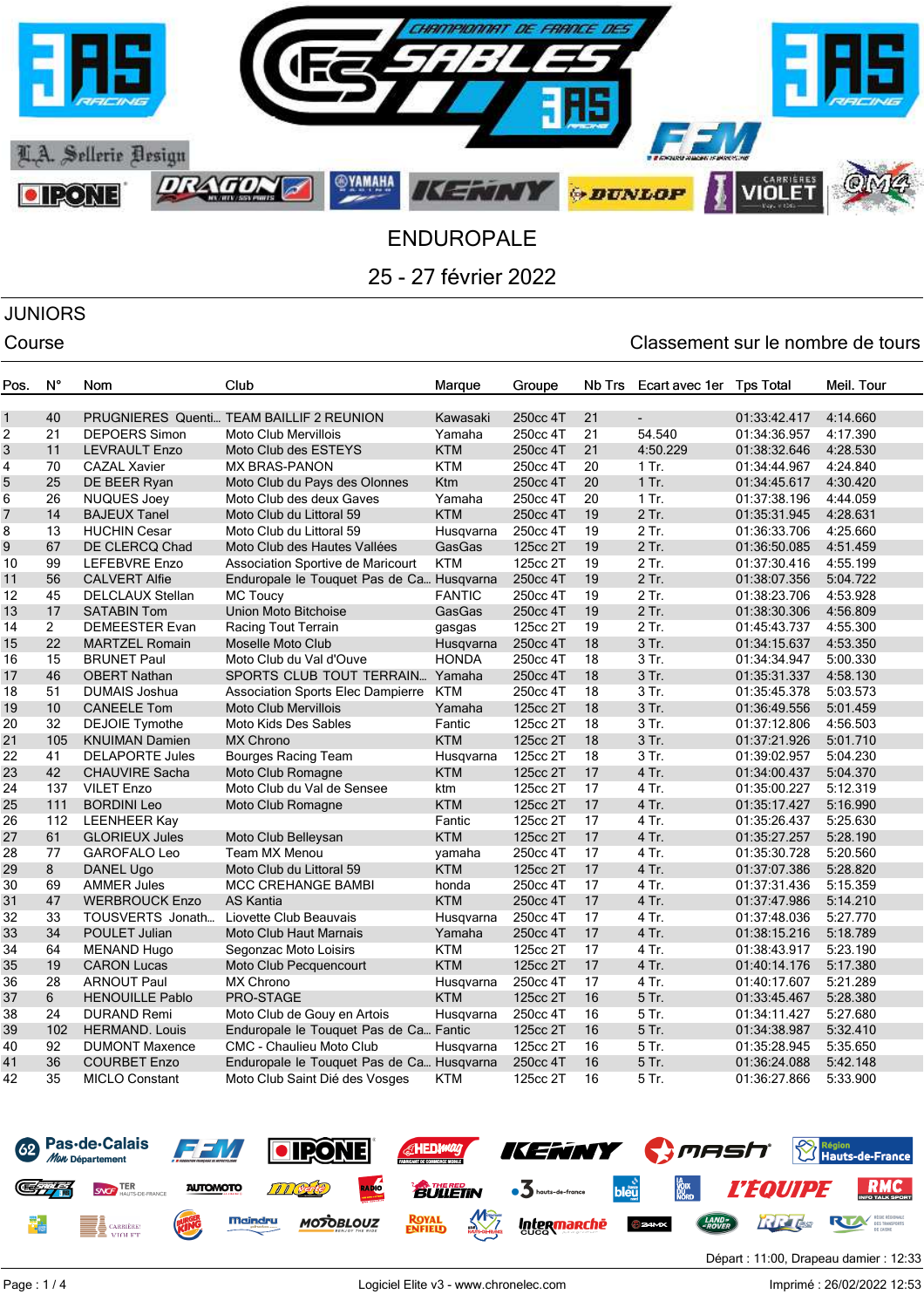

## JUNIORS

## Course Course Course Course Course Course Course Course Course Course Course Course Course Course Course Cours

| Pos. | Ν°              | <b>Nom</b>                          | Club                                      | Marque     | Groupe      | Nb Trs | Ecart avec 1er | <b>Tos Total</b> | Meil. Tour |
|------|-----------------|-------------------------------------|-------------------------------------------|------------|-------------|--------|----------------|------------------|------------|
|      |                 |                                     |                                           |            |             |        |                |                  |            |
| 43   | $5\phantom{.0}$ | <b>CEULEMANS Timote</b>             | Mx Park Clastres 02                       | GasGas     | 125cc 2T    | 16     | 5 Tr.          | 01:36:44.285     | 5:45.970   |
| 44   | 76              | <b>BETTENCOURT Hugo</b>             | Ligny Racing Team                         | yamaha     | 250cc 4T    | 16     | 5 Tr.          | 01:37:01.896     | 5:35.050   |
| 45   | 31              | <b>LUMET Paul</b>                   | Auto Club d'Anjou                         | Husqvarna  | 250cc 4T    | 16     | 5 Tr.          | 01:37:07.056     | 5:36.659   |
| 46   | 91              | <b>ZALISZ Tom</b>                   | Moto Club Mervillois                      | <b>KTM</b> | 125cc 2T    | 16     | 5 Tr.          | 01:37:26.626     | 5:34.170   |
| 47   | 93              | <b>DUVIVIER Matteo</b>              | Moto Club du Littoral 59                  | <b>KTM</b> | 125cc 2T    | 16     | 5 Tr.          | 01:38:29.977     | 5:42.570   |
| 48   | $\overline{7}$  | <b>BOUS Gauthier</b>                | Moto Club des trois Vallées               | Yamaha     | 125cc 2T    | 16     | 5 Tr.          | 01:38:32.476     | 5:33.840   |
| 49   | 88              | <b>DELHEZ Theo</b>                  | Enduropale le Touquet Pas de Ca GasGas    |            | 125cc 2T    | 16     | 5 Tr.          | 01:38:41.256     | 5:35.020   |
| 50   | 18              | <b>JACOB Paul</b>                   | PRO-STAGE                                 | Ktm        | 250cc 4T    | 16     | 5 Tr.          | 01:38:42.106     | 5:52.859   |
| 51   | 57              | <b>DUPIRE Vianney</b>               | Racing Tout Terrain                       | <b>KTM</b> | 250cc 4T    | 16     | 5 Tr.          | 01:39:10.877     | 5:47.461   |
| 52   | 16              | <b>PLY Martin</b>                   | Moto Club du Littoral 59                  | Yamaha     | 125cc 2T    | 16     | 5 Tr.          | 01:39:12.486     | 5:44.021   |
| 53   | 132             | VANDEWOESTYNE                       | Racing Tout Terrain                       | <b>KTM</b> | 125cc 2T    | 16     | 5 Tr.          | 01:40:00.497     | 5:31.860   |
| 54   | 74              | <b>BELIN Samuel</b>                 | Enduropale le Touquet Pas de Ca Husqvarna |            | 250cc 4T    | 15     | $6$ Tr.        | 01:34:21.347     | 5:42.970   |
| 55   | 29              | <b>STROO Nicolas</b>                | <b>MX Chrono</b>                          | GasGas     | 125cc 2T    | 15     | 6 Tr.          | 01:34:46.467     | 5:27.860   |
| 56   | 55              | <b>COLOMBEL Florian</b>             | <b>IEM - Initiation Education Motos</b>   | Honda      | 250cc 4T    | 15     | 6 Tr.          | 01:34:49.117     | 5:52.560   |
| 57   | 68              | <b>MINISINI Esteban</b>             | Moto Club de la Plaine                    | Honda      | 250cc 4T    | 15     | 6 Tr.          | 01:35:06.707     | 5:46.700   |
| 58   | 135             | CHABANI Nadjym                      | Moto Club Pecquencourt                    | <b>KTM</b> | 250cc 4T    | 15     | 6 Tr.          | 01:35:26.607     | 5:23.840   |
| 59   | 38              | <b>GELEBART Tanguy</b>              | Moto Club des Abers                       | Husgvarna  | 125cc 2T    | 15     | 6 Tr.          | 01:35:35.668     | 5:48.869   |
| 60   | 52              | CERF Benjamin                       | Moto Club de Gouy en Artois               | <b>KTM</b> | 125cc 2T    | 15     | 6 Tr.          | 01:35:49.648     | 5:52.030   |
| 61   | 108             | <b>LANFANT Gauthier</b>             | Moto Club du Littoral 59                  | <b>KTM</b> | 125cc 2T    | 15     | 6 Tr.          | 01:36:33.616     | 5:59.360   |
| 62   | 106             | <b>KOWALSKI Francois</b>            | Moto Club Canche Authié                   | Husqvarna  | 250cc 4T    | 15     | 6 Tr.          | 01:36:39.415     | 5:53.121   |
| 63   | 136             | <b>LAUGEOIS Pacome</b>              | Moto Club Gravenchonnais                  | Fantic     | 250cc 4T    | 15     | 6 Tr.          | 01:37:18.426     | 5:56.921   |
| 64   | 72              | <b>LEVEQUE Timoty</b>               | Moto Club de Dompierre                    | Yamaha     | 125cc 2T    | 15     | 6 Tr.          | 01:37:24.976     | 5:51.887   |
| 65   | 9               | <b>DUPRONT Malhory</b>              | Association Sportive de Maricourt         | gas gas    | Féminine 15 |        | 6 Tr.          | 01:37:35.426     | 5:49.270   |
| 66   | 116             | <b>MARTIN Adrien</b>                | Moto Club Cercle de l'amitié              | Husqvarna  | 125cc 2T    | 15     | 6 Tr.          | 01:37:44.036     | 5:53.090   |
| 67   | 143             | <b>MARGOLLE Clement</b>             | Enduropale le Touquet Pas de Ca YAMAHA    |            | 250cc 4T    | 15     | 6 Tr.          | 01:37:57.226     | 6:08.960   |
| 68   | 123             | <b>RAMACKERS Mitchell</b>           | <b>MX Chrono</b>                          | Yamaha     | 250cc 4T    | 15     | 6 Tr.          | 01:38:05.416     | 6:05.348   |
| 69   | 133             | <b>VERMERSCH Kylian</b>             | Moto Club Cappellois                      | Husqvarna  | 250cc 4T    | 15     | 6 Tr.          | 01:38:38.346     | 5:42.460   |
| 70   | 49              | <b>GONET Matheo</b>                 | Moto Sport Couture                        | Husqvarna  | 125cc 2T    | 15     | 6 Tr.          | 01:38:51.586     | 6:11.179   |
| 71   | 82              | <b>CHOLET Jules</b>                 | Grezac Moto Club                          | Yamaha     | 125cc 2T    | 15     | 6 Tr.          | 01:39:31.927     | 6:04.362   |
| 72   | 37              | PODETTI Basile                      | Moto Club Nord Seine & Marnais            | <b>KTM</b> | 250cc 4T    | 15     | 6 Tr.          | 01:39:57.356     | 6:08.620   |
| 73   | 98              | <b>KERREMANS Rav</b>                |                                           | Husqvarna  | 250cc 4T    | 15     | 6 Tr.          | 01:40:10.567     | 6:05.920   |
| 74   | 128             | <b>SEVERIN Pierre-Louis</b>         | Moto Club du Pays de la Serre             | <b>KTM</b> | 250cc 4T    | 15     | 6 Tr.          | 01:40:34.047     | 6:05.261   |
| 75   | 129             | <b>TORRE Lisandru</b>               | <b>AS Kantia</b>                          | <b>KTM</b> | 125cc 2T    | 14     | 7 Tr.          | 01:33:44.577     | 5:27.390   |
| 76   | 131             | VAN DE WOESTYNE Racing Tout Terrain |                                           | <b>KTM</b> | 125cc 2T    | 14     | 7 Tr.          | 01:33:46.597     | 6:17.597   |
| 77   | 119             | <b>ROHRMANN Nat</b>                 | Association Sportive de Maricourt         | Husqvarna  | 125cc 2T    | 14     | 7 Tr.          | 01:35:00.277     | 6:15.840   |
| 78   | 73              | <b>BARBAUX Timothe</b>              | Ligny Racing Team                         | Yamaha     | 250cc 4T    | 14     | 7 Tr.          | 01:35:56.158     | 6:21.750   |
| 79   | 23              | <b>LOBBEDEZ Flavie</b>              | Ligny Racing Team                         | GasGas     | Féminine 14 |        | 7 Tr.          | 01:36:41.986     | 6:24.530   |
| 80   | 83              | <b>LEPERS Thelio</b>                | <b>MX Chrono</b>                          | Husqvarna  | 125cc 2T    | 14     | 7 Tr.          | 01:38:03.166     | 6:01.421   |
| 81   | 86              | DA SILVA PEREIRA                    | Moto Club de la vallée de l'Oise          | <b>KTM</b> | 125cc 2T    | 14     | 7 Tr.          | 01:38:20.276     | 6:20.200   |
| 82   | 125             | <b>ROZIER Tim</b>                   | <b>MC Nevers Nièvre</b>                   | <b>KTM</b> | 125cc 2T    | 14     | 7 Tr.          | 01:38:51.057     | 6:29.131   |
| 83   | 94              | <b>DELCOURT Mathys</b>              | Association Sportive de Maricourt         | Yamaha     | 250cc 4T    | 14     | 7 Tr.          | 01:38:56.486     | 6:25.898   |
| 84   | 107             | <b>LAGNIEZ Enzo</b>                 | Association Sportive de Maricourt         | Ktm        | 250cc 4T    | 14     | 7 Tr.          | 01:39:20.596     | 6:30.209   |
|      |                 |                                     |                                           |            |             |        |                |                  |            |



Départ : 11:00, Drapeau damier : 12:33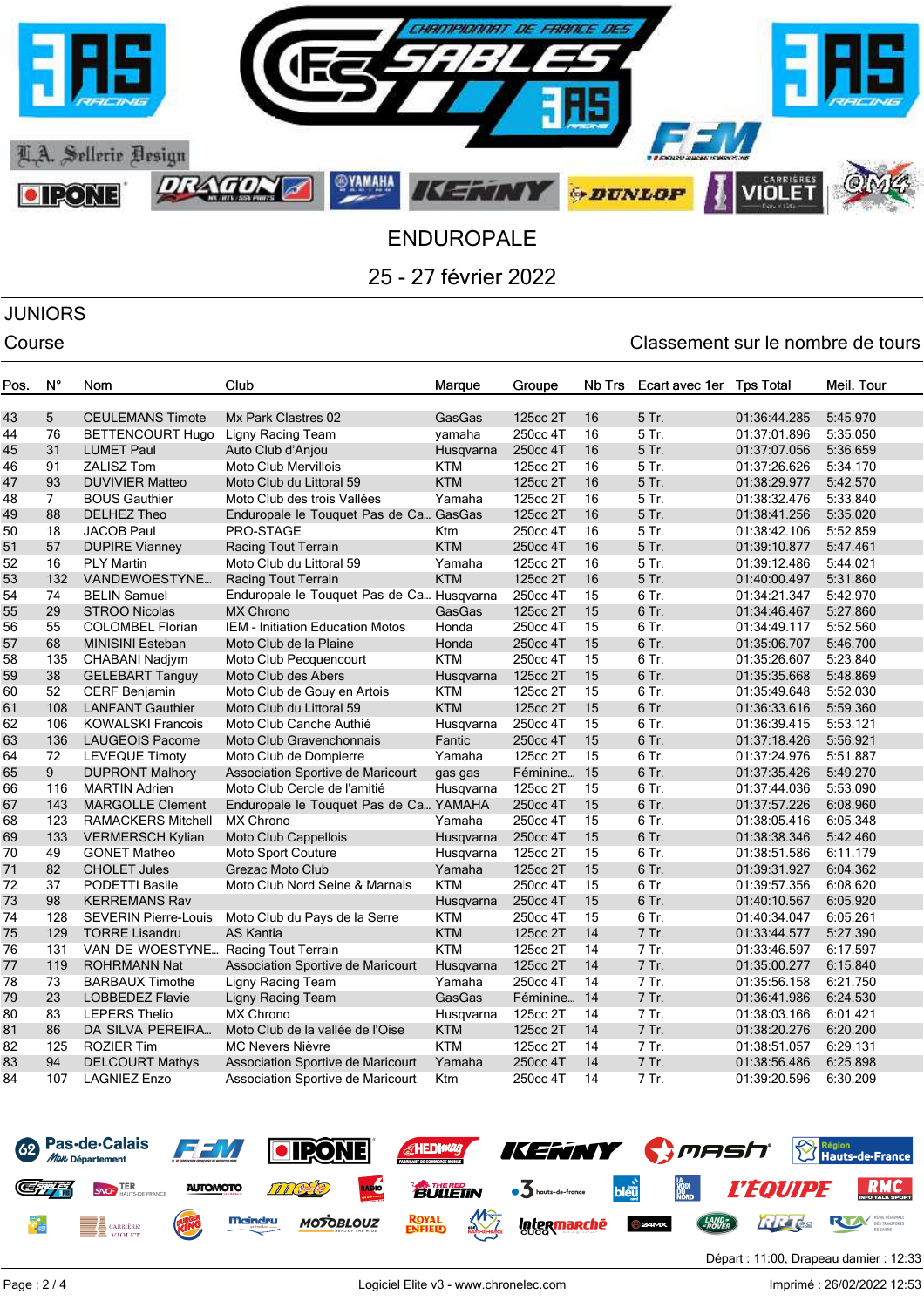

# JUNIORS

## Course Course Course Course Course Course Course Course Course Course Course Course Course Course Course Cours

| Pos.     | N°           | Nom                                           | Club                                                                | Marque           | Groupe     | <b>Nb Trs</b>           | Ecart avec 1er | <b>Tps Total</b>             | Meil. Tour           |
|----------|--------------|-----------------------------------------------|---------------------------------------------------------------------|------------------|------------|-------------------------|----------------|------------------------------|----------------------|
| 85       | 109          | <b>LAURENCE Titouan</b>                       | Normandie Mx Club                                                   | GasGas           | 250cc 4T   | 13                      | 8 Tr.          | 01:35:39.237                 | 6:48.319             |
| 86       | 95           | <b>BENOIT Erwann</b>                          | Moto Club du Littoral 59                                            | Yamaha           | 125cc 2T   | 13                      | $8$ Tr.        | 01:36:14.138                 | 6:19.270             |
| 87       | 59           | <b>GOSSET Quentin</b>                         | Moto Club du Littoral 59                                            | <b>KTM</b>       | 125cc 2T   | 13                      | 8 Tr.          | 01:36:29.475                 | 6:05.800             |
| 88       | 87           | <b>DACHE Florent</b>                          | Moto/Quad Plainville                                                | Yamaha           | 125cc 2T   | 13                      | 8 Tr.          | 01:37:03.026                 | 6:47.671             |
| 89       | 96           | <b>GONON Enzo</b>                             | Sud Morvan MC                                                       |                  | 125cc 2T   | 13                      | 8 Tr.          | 01:37:33.576                 | 6:56.308             |
| 90       | 48           | <b>DUCHESNE Luc</b>                           |                                                                     | Yamaha           | 125cc 2T   | 13                      | 8 Tr.          | 01:37:39.256                 | 6:38.581             |
| 91       | 110          | LE ROUX Mael                                  | Racing Moto Club Corsica<br>Moto Club Triagoz                       | sherco<br>Fantic | 125cc 2T   | 12                      | 9 Tr.          | 01:33:43.407                 | 6:47.460             |
|          |              |                                               |                                                                     |                  |            |                         |                |                              |                      |
| 92       | 134<br>81    | SIEJA Danny                                   | Moto Club Auboué                                                    | Gas gas          | 125cc 2T   | $12 \overline{ }$<br>12 | 9 Tr.<br>9 Tr. | 01:35:25.668                 | 6:50.911             |
| 93<br>94 | 113          | <b>CHARLOT Jules</b><br><b>LEPRETRE Robin</b> | Moto Club Rozoy                                                     | Husqvarna        | 125cc 2T   | 12                      | 9 Tr.          | 01:36:37.886<br>01:37:00.326 | 7:12.701<br>6:35.318 |
|          |              |                                               | <b>Touquet Auto Moto</b>                                            | Yamaha           | 250cc 4T   |                         |                |                              |                      |
| 95       | 84           | <b>CONDAMINE Jules</b>                        | Moto Club du Littoral 59                                            | Yamaha           | 125cc 2T   | 12                      | 9 Tr.          | 01:37:29.526                 | 7:04.140             |
| 96       | 85           | D HALLENDRE Hugo                              | Enduropale le Touquet Pas de Ca Husqvarna                           |                  | 125cc 2T   | 12                      | 9 Tr.          | 01:37:40.946                 | 7:13.319             |
| 97       | 71           | <b>BACQUET Bastien</b>                        | Association Sportive de Maricourt                                   | Yamaha           | 250cc 4T   | 12                      | 9 Tr.          | 01:39:00.626                 | 7:10.621             |
| 98       | 100          | <b>GRANDIN Louis</b>                          | Association Normande De Sports GasGas                               |                  | 125cc 2T   | 12                      | 9 Tr.          | 01:39:50.497                 | 6:30.529             |
| 99       | 53           | <b>EECKHOUT Maxence</b>                       | Mx Park Clastres 02                                                 | Yamaha           | 125cc 2T   | 12                      | 9 Tr.          | 01:40:36.337                 | 6:42.729             |
| 100      | 39           | <b>MARIE Malo</b>                             | <b>Ouville Moto Club</b>                                            | Kawasaki         | 250cc 4T   | 12                      | 9 Tr.          | 01:40:48.967                 | 6:48.691             |
| 101      | 117          | <b>MONGET Baptiste</b>                        | Moto Club Pecquencourt                                              | <b>KTM</b>       | 125cc 2T   | 12                      | 9 Tr.          | 01:41:11.587                 | 7:06.082             |
| 102      | 122          | <b>PONCHEL Mathias</b>                        | Moto Club Mervillois                                                | Husqvarna        | 125cc 2T   | 12                      | 9 Tr.          | 01:41:33.487                 | 6:30.201             |
| 103      | 126          | <b>LOISEAU Gabriel</b>                        | PRO-STAGE                                                           | Yamaha           | 125cc 2T   | 11                      | 10 Tr.         | 01:33:42.587                 | 7:22.861             |
| 104      | 104          | JOUCAN Morgan                                 | Moto Club Triagoz                                                   | Ktm              | 125cc 2T   | 11                      | 10 Tr.         | 01:39:34.216                 | 7:13.287             |
| 105      | 115          | <b>MACHU Arthur</b>                           | Moto Club breteuil sur Noye                                         | Ktm              | 125cc 2T   | 10                      | 11 Tr.         | 01:35:17.958                 | 7:28.399             |
| 106      | 58           | <b>LEFRANC Maxence</b>                        | Moto Club du Littoral 59                                            | <b>KTM</b>       | 250cc 4T   | 10                      | 11 Tr.         | 01:36:49.346                 | 7:39.940             |
| 107      | 124          | <b>ROUTIER Allan</b>                          | Moto Club du Littoral 59                                            | <b>KTM</b>       | 125cc 2T   | 10                      | 11 Tr.         | 01:36:59.316                 | 6:41.349             |
| 108      | 65           | <b>BROUAL Nina</b>                            | Moto Club De Briare                                                 | <b>KTM</b>       | Féminine   | 10                      | 11 Tr.         | 01:37:30.666                 | 7:31.761             |
| 109      | 103          | <b>HUEBER Louis</b>                           | Moto Club du Littoral 59                                            | <b>HONDA</b>     | 250cc 4T   | 10                      | 11 Tr.         | 01:41:21.887                 | 8:09.769             |
| 110      | 75           | <b>BENITAH Samy</b>                           | Moto Club Zamattio                                                  | Kxf              | 250cc 4T   | 9                       | 12 Tr.         | 01:35:49.117                 | 8:26.490             |
| 111      | 89           | <b>LANGLET Baptiste</b>                       | Ligny Racing Team                                                   | Yamaha           | 125cc 2T   | $\boldsymbol{9}$        | 12 Tr.         | 01:35:52.628                 | 9:58.669             |
| 112      | 127          | <b>SCHIETSE Jules</b>                         | Moto Club de Conde sur Escaut                                       | <b>KTM</b>       | 250cc 4T   | 8                       | 13 Tr.         | 01:39:26.017                 | 10:30.640            |
| 113      | 44           | <b>SANGLIER Julien</b>                        | <b>Touquet Auto Moto</b>                                            | Yamaha           | 250cc 4T   | 8                       | 13 Tr.         | 01:45:44.037                 | 10:04.010            |
| 114      | 138          | <b>DELAPLACE Achille</b>                      | Planète Quad                                                        | Honda            | 250cc 4T   | 7                       | 14 Tr.         | 01:36:14.228                 | 9:11.592             |
| 115      | 60           | <b>ROCHARD Gaetan</b>                         | Enduropale le Touquet Pas de Ca yamaha                              |                  | 125cc 2T   | $\overline{7}$          | 14 Tr.         | 01:39:10.266                 | 11:13.579            |
| 116      | 120          | <b>NIVEL Theo</b>                             | Moto Club du Littoral 59                                            | Yamaha           | 250cc 4T   | $\overline{7}$          | 14 Tr.         | 01:41:27.507                 | 7:47.800             |
|          |              |                                               | Non Classés (Exigences : Obligation de franchir la ligne d'arrivée) |                  |            |                         |                |                              |                      |
| 117      | 54           | PREVOST Kylian                                | <b>Moto Club Crillon</b>                                            | Yamaha           | 125cc 2T   | 16                      | 5 Tr.          | 01:17:47.446                 | 4:40.380             |
| 118      | 4            | <b>DE RUYTER Simon</b>                        | Moto Club Pecquencourt                                              | GasGas           | 125cc 2T   | 16                      | 5 Tr.          | 01:33:16.077                 | 5:01.930             |
| 119      | 50           | <b>DUBRECQ Aaron</b>                          | <b>MX Chrono</b>                                                    | <b>KTM</b>       | 125cc 2T   | 14                      | 7 Tr.          | 01:15:10.357                 | 5:10.899             |
| 120      | 79           | <b>MARTIN Matteo</b>                          | Moto Club Romagne                                                   | <b>KTM</b>       | 125cc 2T   | 14                      | 7 Tr.          | 01:24:17.186                 | 5:35.490             |
| 121      | $\mathbf{3}$ | <b>BAL Junior</b>                             | Moto Club de Conde sur Escaut                                       | husqvarna        | 250cc 4T   | 11                      | 10 Tr.         | 00:51:14.766                 | 4:26.051             |
| 122      | 78           | <b>BUCHELOT Hugo</b>                          | Moto Club Rozoy                                                     | <b>KTM</b>       | 125cc 2T   | 10                      | 11 Tr.         | 00:50:34.596                 | 4:54.347             |
| 123      | 66           | TURPIN KALITKA Zol., Moto Club Mervillois     |                                                                     | <b>KTM</b>       | 250cc 4T   | 6                       | 15 Tr.         | 00:33:21.697                 | 5:41.040             |
| 124      | 114          | <b>LEROY Sarah</b>                            | Moto Club Nord Seine & Marnais                                      | <b>KTM</b>       | Féminine 6 |                         | 15 Tr.         | 00:41:49.497                 | 6:35.621             |